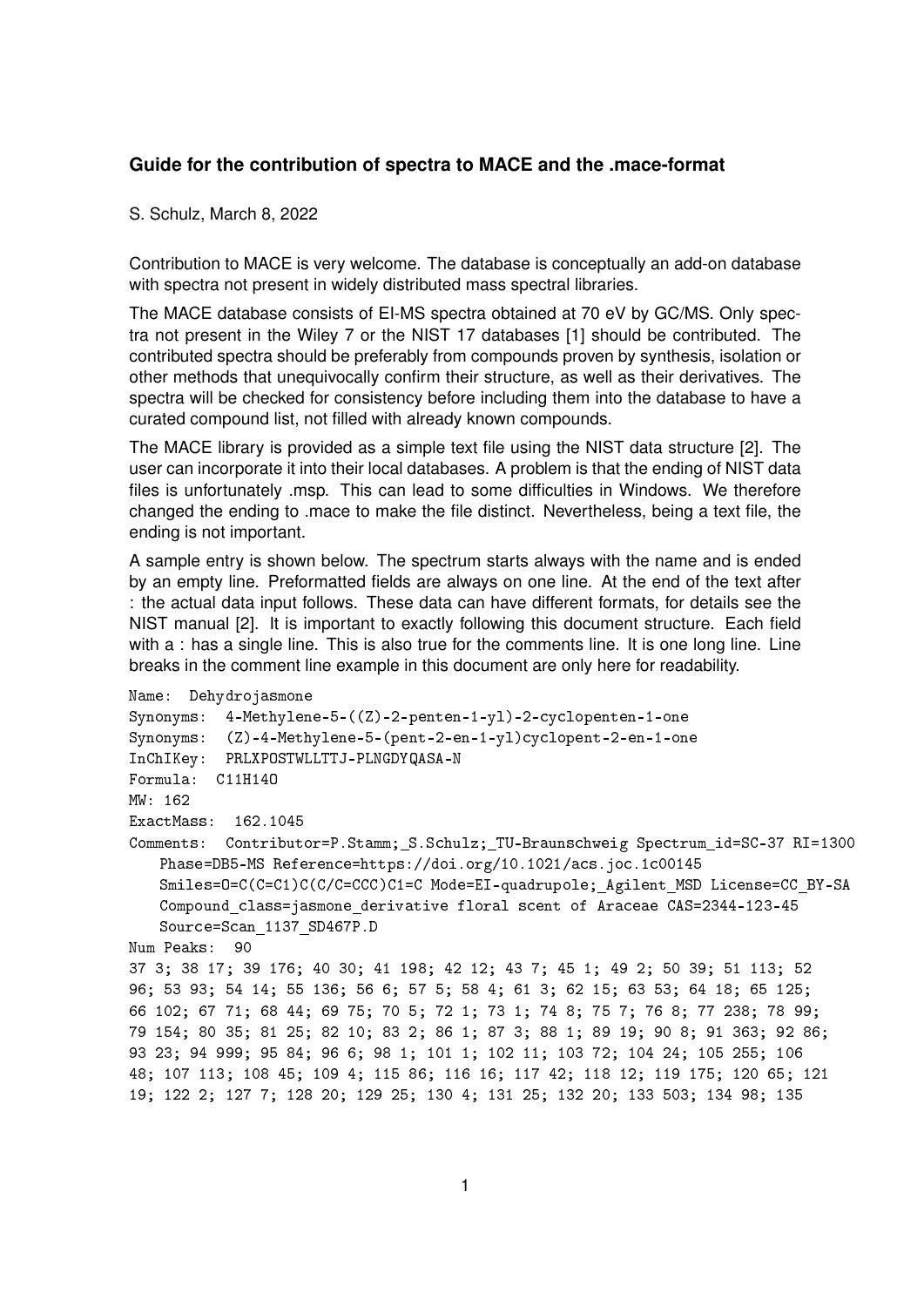9; 141 1; 143 3; 144 7; 145 10; 146 4; 147 99; 148 11; 149 1; 161 16; 162 172; 163 22; 164 2;

The different fields will be explained now and should be filled by the contributor:

**Name**: Always begins the entry. Use trivial or systematic name here for ease of use when appropriate, but not abbreviations.

**Synonyms**: Add systematic name here when trivial name is used. You can have several synonyms included, each one in one line. Please remove any stereodescriptors that can be associated with one enantiomer because MS cannot differentiate enantiomers. Please use the star convention if necessary to assign the relative configuration of compounds with more than one stereogenic center according to IUPAC nomenclature, e. g. (3*R*\*,5*S*\*) [3]. This procedure will avoid claims of identified enantiomers by GC/MS by inexperienced users.

**InChIKey**: Draw the compound in Chemdraw or other drawing package and select InChIKey from the *Copy as* menu and insert here. This key is used in many web and other applications. It allows direct connection e. g. to PubChem in MSSearch.

**Formula, MW and ExactMass**: Add data here, e. g. copied from Chemdraw Analysis window. MsSearch will not work when these data are missing.

**Comments**: **Only one line!** The Comments field includes tags. These tags are followed by  $a =$  and must not have spaces. Any text outside tags will occur in the output under Comments, the rest in the appropriate fields. The data are best visible when the database is configured to show these fields. The comments line is one long line of characters in the input file. Spaces in tag entries must be connected by a character.

The tags should be replaced with appropriate entries in the sample file.

Contributor= Replace P.Stamm with your own name.

RI= Retention index of compound.

Phase= Specify GC-phase used for RI calculation.

Mode= Specify whether quadrupol or TOF data, etc, and brand of used instrument.

Reference= The doi reference of the publication of the original spectrum, preferably from an authentic sample.

Smiles= Obtained e. g. from chemdraw as described for the InChikey. Allows easy drawing of the structure by copying it into drawing programs.

Licence= stays as it is. Allows usage by others, but not use in a commercial product.

Class= specify compound class. The next, unconnected words occur in the comments line with no tags, origin of the compound.

Spectrum= is an internal number given by me, one can leave this out. It will be given when the compound is added to MACE.

CAS= add CAS number if known. The number can be easily obtained by importing the Smiles code into Scifinder and performing a structure search. Please be aware that some double bond formatting might be necessary in Scifinder.

Source= Add origin of the data from your local files, if you want.

The data are better when all tags are filled. Nevertheless, one can sent the data also with some fields open.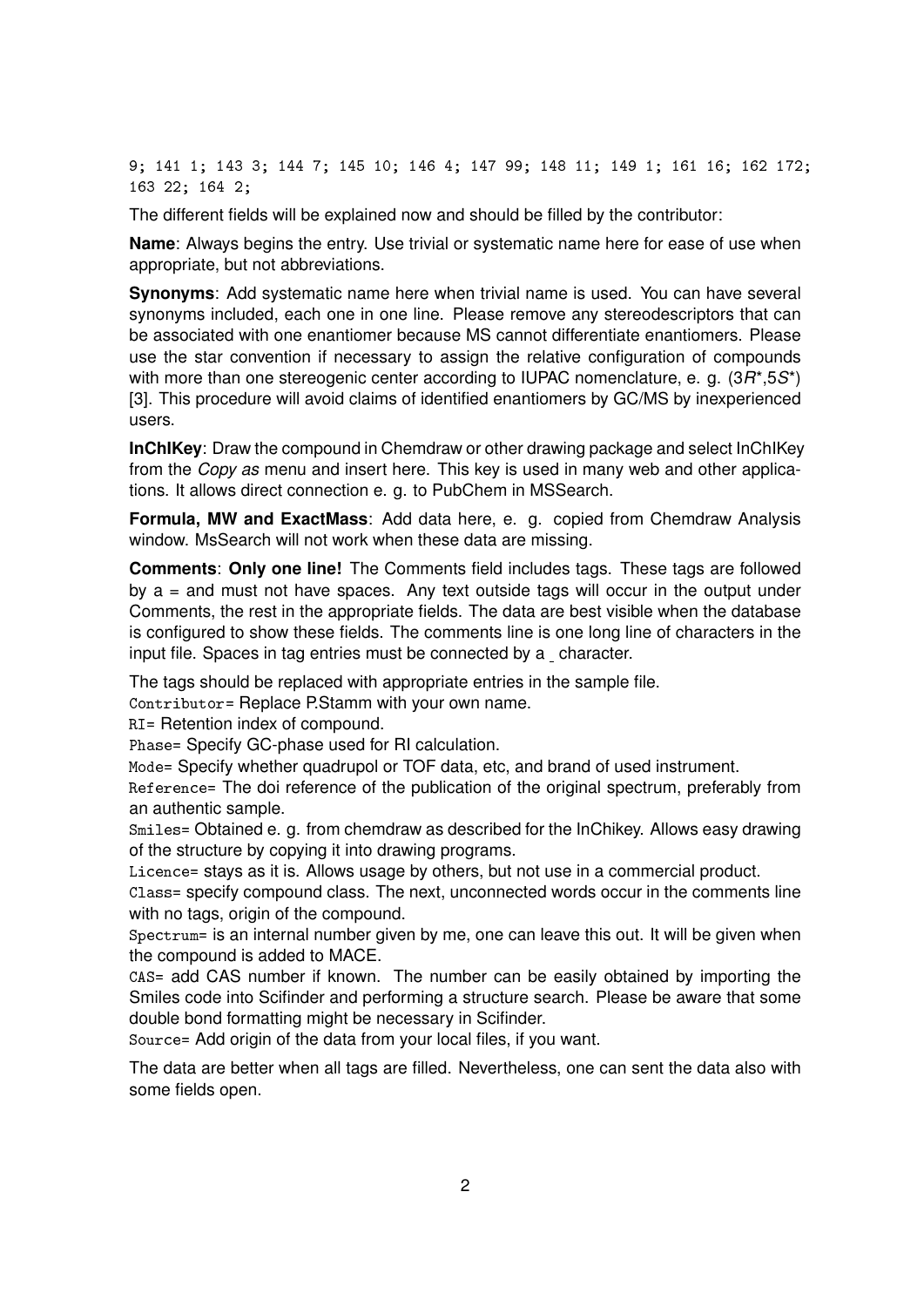**Num Peaks:** Number of peaks to follow. Usually already in the data when mass spectrum is exported into the text file. Absolutely necessary for correct function of the file.

Then the actual data are following, which do not need to be on one line. They can also have slightly different format [3].

Copy all your compounds into one document. Every compound entry begins with Name, preceded by at least one blank line. Save as .mace file or other text format. Send to **mace@tu-braunschweig.de** via email.

All the compounds will be added to the MACE library for public use in the open access data repository of TU Braunschweig after a quality check. MACE: Mass Spectra for Chemical Ecology.

## **Generating .mace files via NIST MSSearch**

The data for submitting a mass spectrum can be obtained via the Librarian tool of MSSearch in the NIST program. The peak is selected from a GC/MS-run. A library search is then performed using the NIST program. A good spectrum should be selected, maybe performing baseline subtraction first. A right click on the spectrum opens MSSearch. Select the Librarian tool. Go to the small export icon and press export. Create a file in .msp format with the name of the compound as title. Select overwrite.

Now open the .msp file in an editor that allows long lines, e. g. notepad. The file locks like this:

Name: Scan 33763 (261.393 min): AMN037.D...  $DR: 15$ Num Peaks: 224 38 1; 39 33; 40 6; 41 200; 42 38;

Replace the scan... part with the name of the compound. You can save the scan data for later use in the Source tag. Then replace the DB: line with the header obtained from the sample file and fill out the respective information.

Copy all single spectrum files into one document with the .mace ending.

I am sure other programs allow similar transformations as well. Send me routines to be added to this document. JCAMP-DX files and other formats can be converted into NIST format by the Lib2Nist program [4]. Therefore, one can export a spectrum via JCAMP-DX and convert it via Lib2Nist.

## **References and Notes**

[1] We opted not to use the newest library versions of NIST and Wiley, because they are likely less widespread in labs than older versions.

[2] *NIST MS Search User Guide*, section "NIST Text Format of Individual Spectra": http://chemdata.nist.gov/mass-spc/ms-search/docs/Ver20Man 11.pdf